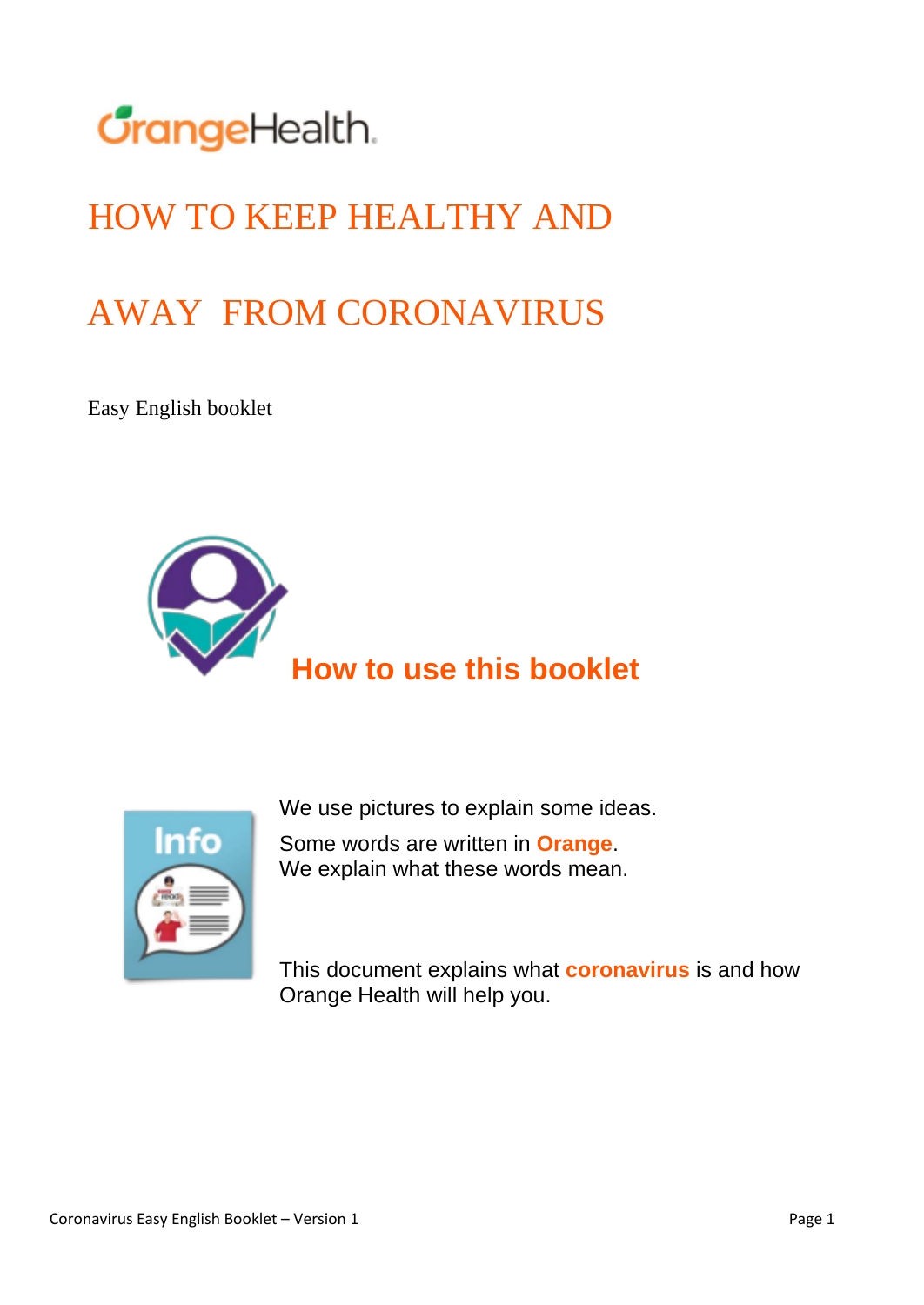

 There is a virus going around called **coronavirus**, which is making some people sick.

Coronavirus sounds like 'ca-ro-na-vy-rus'

Coronavirus is a bit like the flu. You can't see it but if you catch it, you may feel very sick.



People who have the coronavirus can feel things like:

- Fever
- Cough
- Sore throat
- Trouble breathing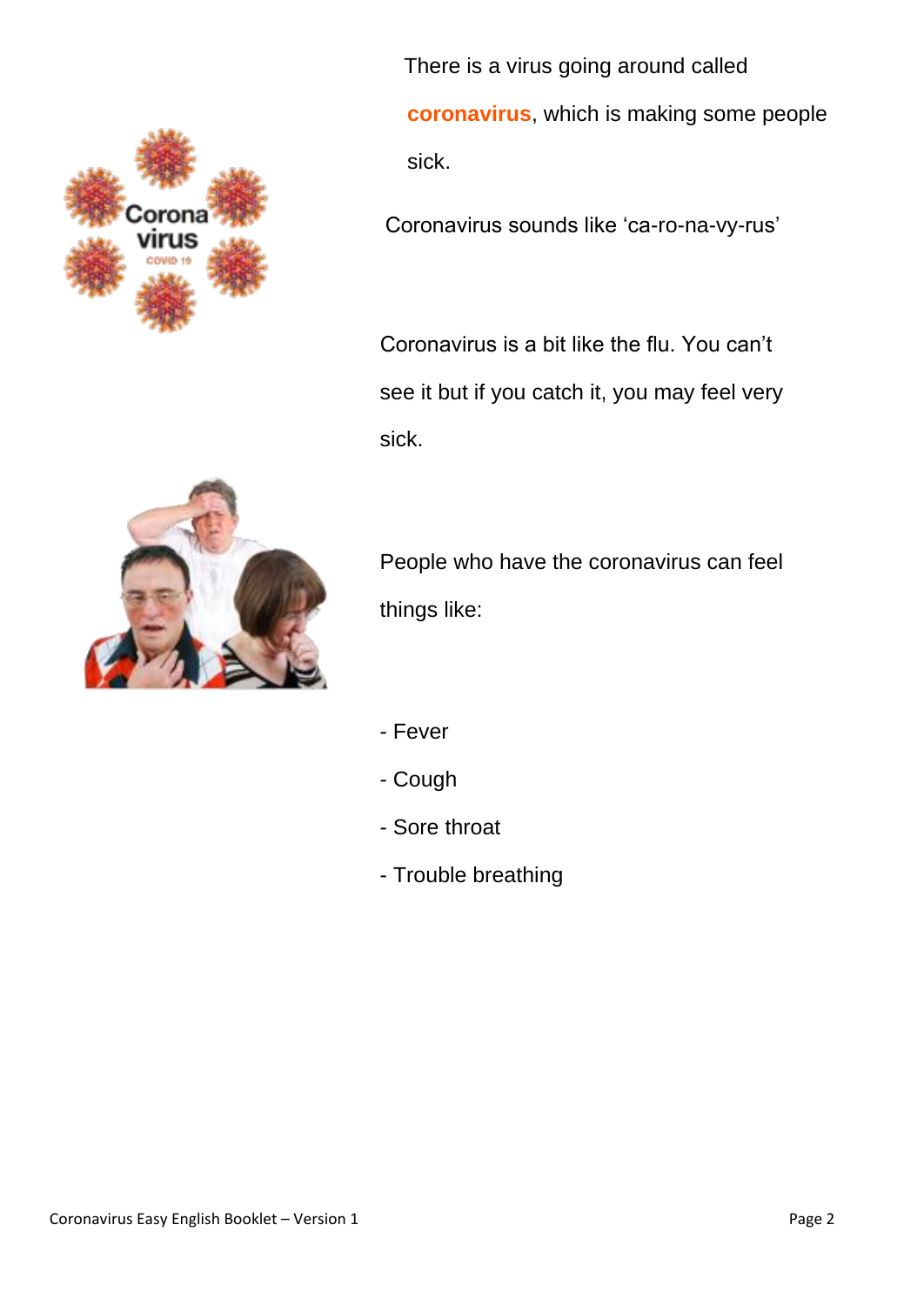



• Coronavirus is spread when we cough sneeze or touch people who have it

As your service provider, Orange Health is doing everything we can to protect you from catching it in our services.

This means that you may see some different things in the way we support you over the next few months.

You might notice things like:



Staff wearing gloves or face masks - People not standing close to each other - People using lots of hand sanitiser or washing their hands more than usual

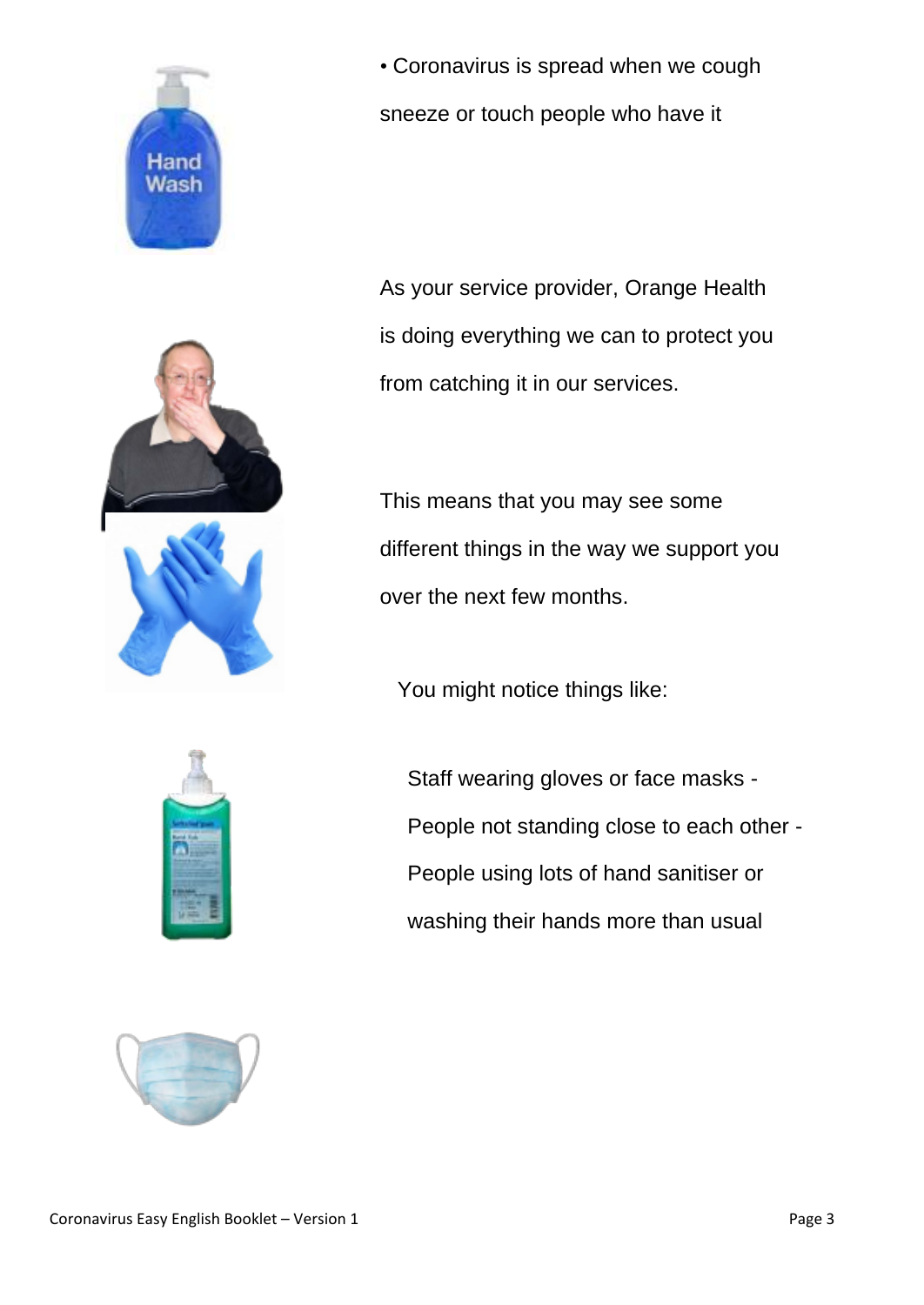





Some activities might be cancelled, or places closed to stop the virus spreading

It is important that people who have coronavirus stay away from everyone else to stop other people getting sick too.

There are things that you can also do to avoid getting coronavirus.

Wash your hands properly with soap for 20 seconds including in between your fingers

Always cover your nose and mouth with a tissue when you cough or sneeze and place the tissue in the bin. Approvals